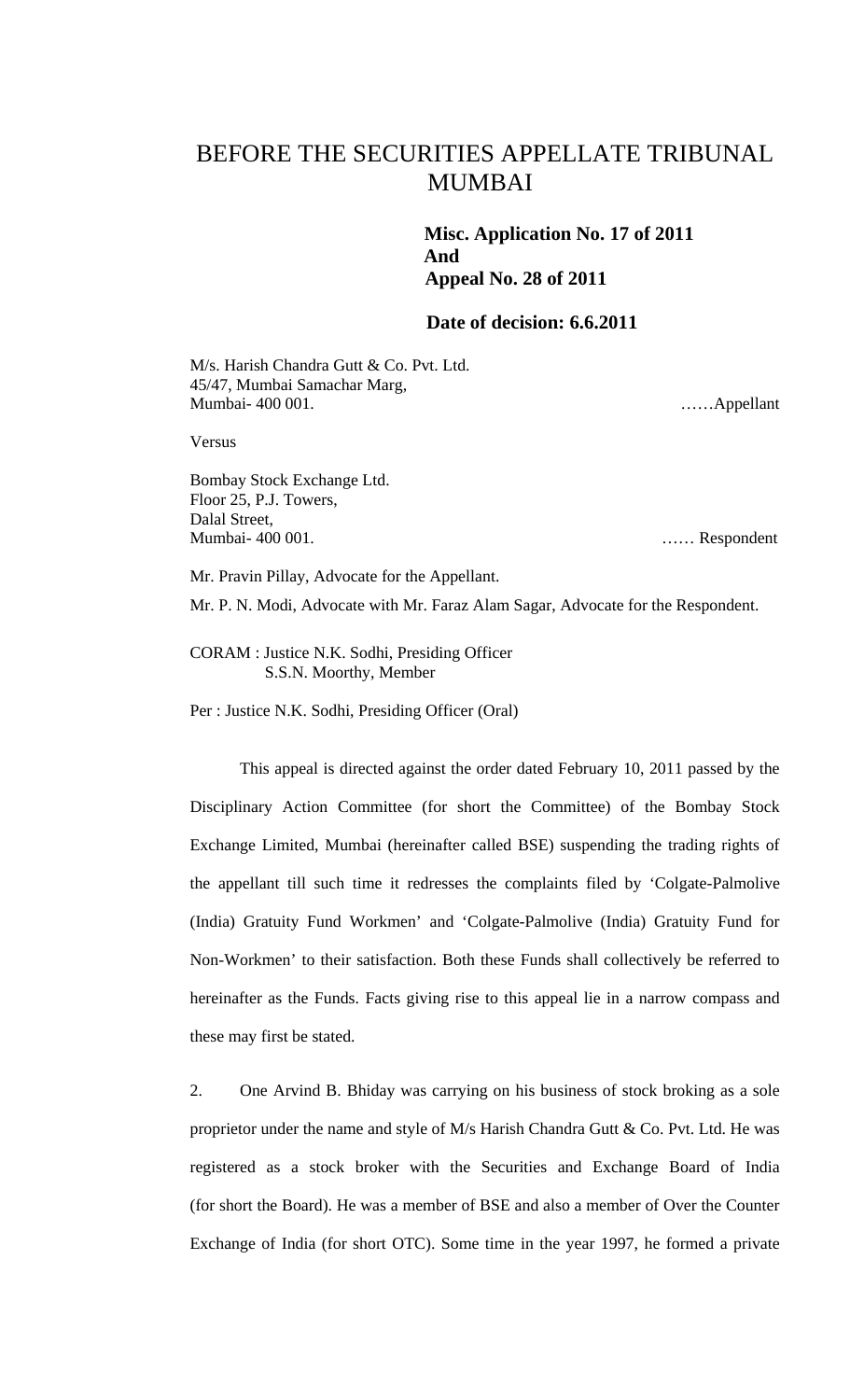limited company under the name and style of M/s. Harish Chandra Gutt & Co. Pvt. Ltd. in which he held 80.65% of the shares and the remaining shareholding was in the name of his wife, mother, brother and HUF. Having formed this company, Arvind B. Bhiday transferred his membership of BSE in the name of the company and the company came to be registered as a stock broker with the Board as is clear from the certificate of registration dated December 31, 1997 which is on the record. He, however, continued to be a member of OTC in his individual capacity as a sole proprietor of M/s Harish Chandra Gutt & Co. It is pertinent to mention that both the proprietorship concern and the Pvt. Ltd. Co. which have identical names function from the same premises having a common address. The Funds being Gratuity Funds for Workmen and Non-Workmen, monies therefrom could be invested in securities in terms of the pattern of investments prescribed by the Central Government from time to time. It appears that the Funds were the clients of Arvind B. Bhiday and he told them in the year 2003 that he had purchased Central Government and State Loan Securities on their behalf and wanted the Funds to pay him the price of those securities. It is common case of the parties that the Funds made a payment of about  $\bar{\tau}$  2.40 crores to Arvind B. Bhiday towards the purchase price of the securities allegedly purchased by him on their behalf. It later transpired that Arvind B. Bhiday had not made any purchases on behalf of the Funds even though he issued contract notes to them. As a matter of fact, he played a fraud on the Funds as is clear from the subsequent events that followed. The contract notes that he issued to the Funds were in the name of his proprietorship concern that were signed by someone on behalf of the proprietor and the proprietorship firm was shown therein as a member of BSE which in fact it was not. As already pointed out, the proprietorship firm was only a member of OTC. The contract notes are dated May 23, 2003 and the money was received by Arvind B. Bhiday through cheque payments on May 26, 2003. The contract notes in the printed format clearly state that they were being issued subject to the Rules, Bye-laws and Regulations and Usages of BSE. The printed format further states that the disputes arising between the parties were subject to the Rules, Bye-laws and Regulations of BSE. Even though Arvind B. Bhiday had issued the contract note(s) he had not purchased any securities on behalf of the Funds and there is correspondence on the record by which he kept seeking time from the Funds to give physical delivery of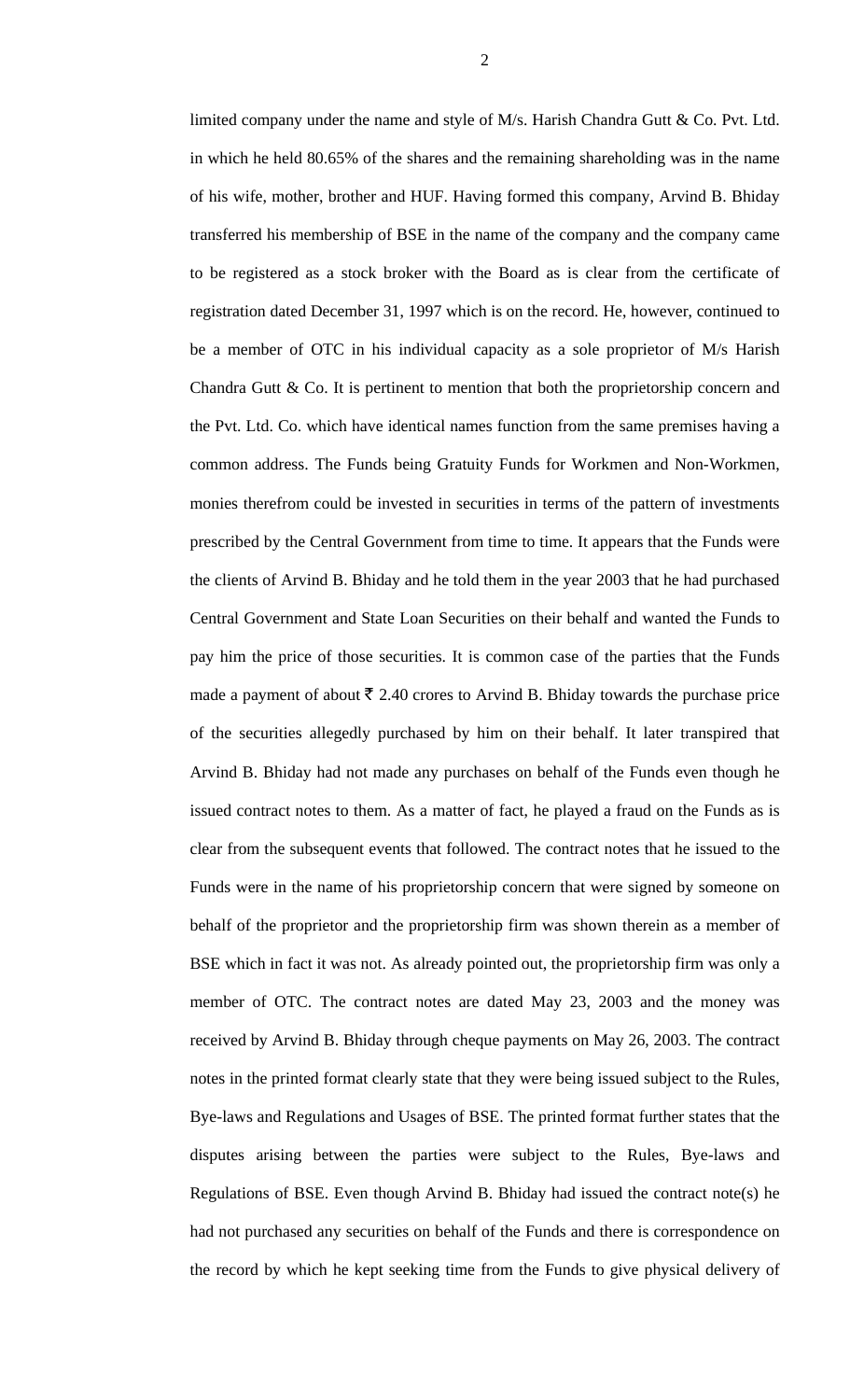the securities allegedly purchased by him. Eventually, when he was unable to deliver the securities and was unable to refund the amount received from the Funds, that the latter filed a complaint in writing to BSE complaining that he had misappropriated the Funds and that action be taken in accordance with law. It is pertinent to mention that when the Funds claimed the securities or the return of money from Arvind B. Bhiday, he confessed by his letter of February 25, 2004 that he had misappropriated the amounts received from the Funds and that he had not purchased any security on their behalf. This is what he stated in his letter of February 25, 2004:-

> "With an extremely hevy (sic) heart and being ashamed of myself I am writing this letter to you requesting you to help me. I received in my office two cheques for Rs. 10623958 and Rs. 6974479 in May 2003 from the trustees of the above scheme to purchase government securities. I also issued contracts to you. Instead of purchasing the securities, I misappropriated payments received from you to pay of of my debts. I am sorry for my mistake and letting you down. This fact is now known to you and you are all furious with me. You have every right to be so. I was greedy and not think that I will get caught. Unfortunately I have no escape now but I request you to not to take any action against me as I will try to repay the money received from you as soon as I can. I again apologise for my wrong acts. I have completely let you down as your agent but please give me one more opportunity to repay the money to you. I am also sorry for going on telling you the trustee that I will give physical delivery of documents very soon only to buy time from you and to divert yur (sic) attention from my acts. I am sorry for misleading you."

On receipt of the complaint, BSE called upon the appellant to explain its stand and after some Exchange of correspondence between it and BSE a notice was issued to the company to show cause why disciplinary action be not taken against it including suspension and/or withdrawal of its membership rights etc. for the aforesaid misconduct. The appellant company filed its detailed reply stating that the money of the Funds had been misappropriated by Mr. Arvind B. Bhiday in his individual capacity as the sole proprietor of M/s Harish Chandra Gutt  $\&$  Co. and that the appellant company had not misappropriated the amounts. Another plea taken in the reply is that the amounts claimed by the Funds have now become time barred.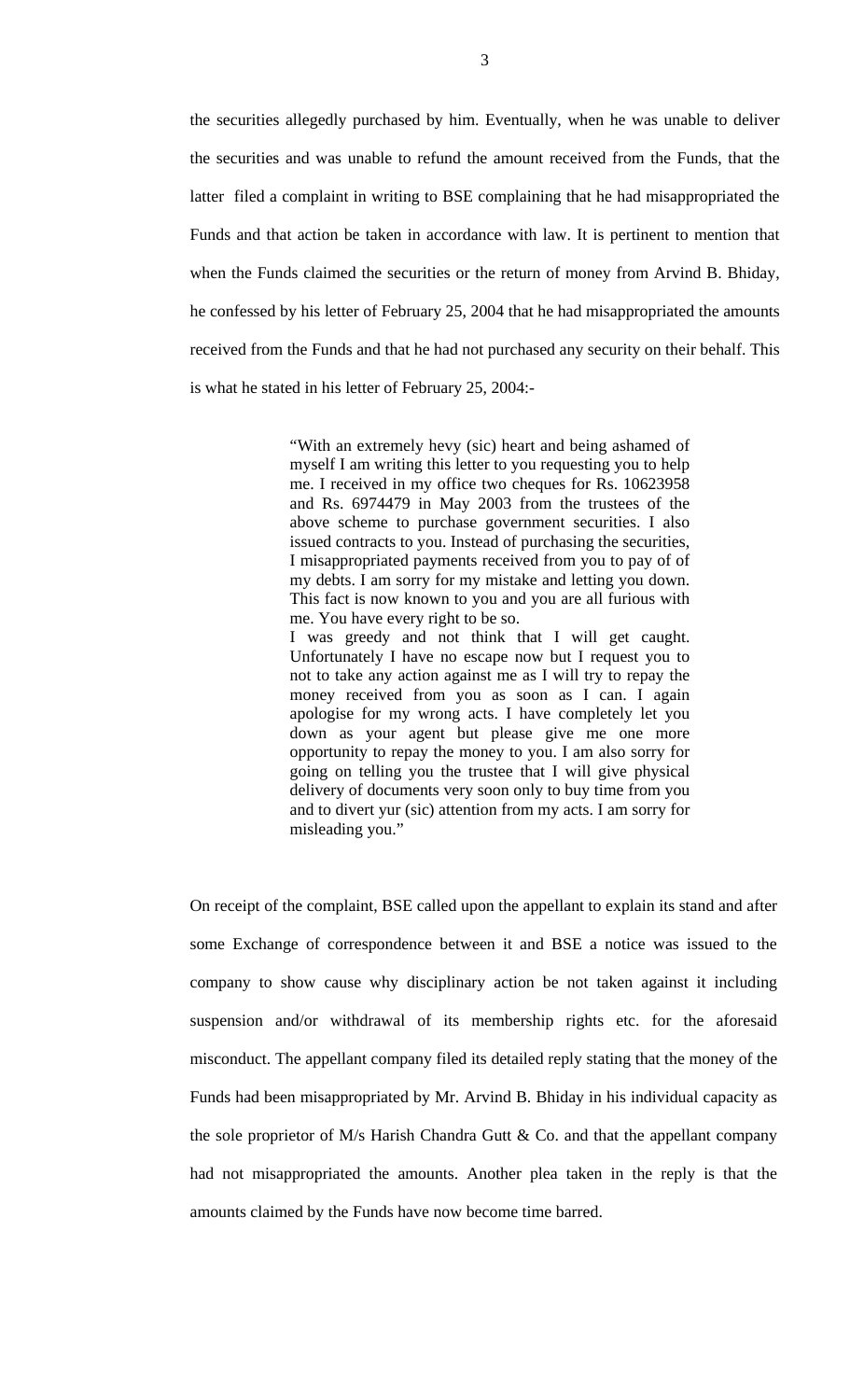3. On a consideration of the material collected by BSE and taking note of the reply filed by the appellant, the former on lifting the corporate veil found that the appellant company was being controlled by Arvind B. Bhiday who was primarily responsible for misappropriating the Funds and, therefore, the appellant was liable. The trading rights of the appellant have been suspended till such time the grievances of the Funds are redressed to their satisfaction. Hence this appeal.

4. We have heard the learned counsel for the parties and it is their common case that Arvind B. Bhiday misappropriated the amounts received from the Funds. The only argument advanced by the learned counsel for the appellant is that Arvind B. Bhiday was acting in his individual capacity as the sole proprietor of M/s Harish Chandra Gutt & Co. and not on behalf of the appellant company which in law is a different entity. It is argued that the sole proprietorship concern was a member of OTC and it was this exchange which could take action and not BSE. We cannot accept these contentions. Arvind B. Bhiday is the face of the company and was also a member of OTC in his individual capacity where he got his sole proprietorship concern registered. His intentions from the beginning were not honest and he issued contract notes which are misleading. As already pointed out, the caption on the contract note in bold letters has the name of the sole proprietorship firm whereas down below it is printed that the authorised signatory is a member of BSE. The contract note is in a printed form which clearly declares to the investor that the sole proprietorship firm is a member of BSE and that the contract was subject to the Rules, Bye-laws, Regulations and Usages of BSE. It is the admitted case of the parties that the sole proprietorship concern is not a member of BSE and only the appellant company is a member thereof. Arvind B. Bhiday holds more than 80% shares in the appellant company and an application had been made to BSE in the year 2002 that Arvind B. Bhiday, be registered as a designated director of the company. This was not done because the appellant company failed to furnish all the necessary documents required for the purpose. It is however, clear from this fact that Arvind B. Bhiday was a director of the company and being more than 80% shareholder therein was carrying on its day to day activities. It is also on record that in several other cases he issued contract notes on behalf of the appellant company as its